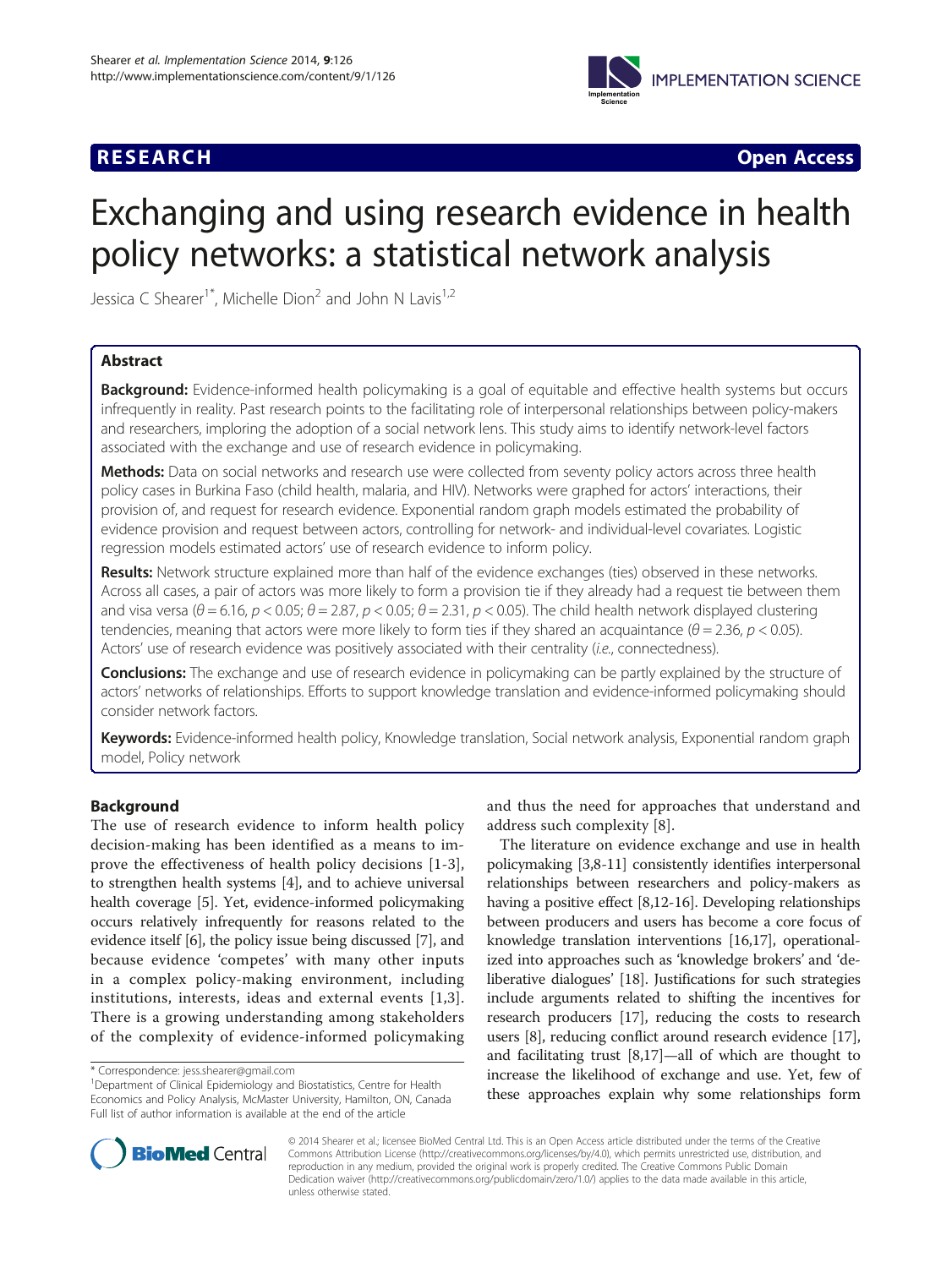and others do not, beyond the simplistic 'research producer' versus 'research user' dichotomy. Even deliberative dialogues, which succeed in bringing together a range of actors, and thus affect network structure, operate with limited understanding of the social structure they are intervening on, or the causal mechanisms underlying their intervention. Thus, despite calls for more attention to social structure and social networks [[8,19](#page-11-0)], little has been done to elucidate the causal mechanisms underlying the current field of socially-targeted interventions for evidence-informed health policy.

This study applies an explicit social network approach in order to answer two research questions related to evidence exchange and use in health policymaking: first, what factors are associated with the formation of research exchange relationships between policy actors; and second, to what extent are these exchange relationships associated with the use of research evidence by policy actors in the policymaking process? These results will have important implications for the design of interventions for knowledge translation and evidence-informed health policymaking.

## Social network analysis as a framework to understand evidence-informed health policy

Social network analysis (SNA) is a theory as well as a set of tools for exploring socially-influenced behaviours. Social network theory offers a persuasive explanation of why evidence exchange and use should be understood from an interpersonal, as well as structural, perspective. As seen through a social network lens, behaviours—in this case, evidence exchange and use—are predicted not only by an individual's attributes, but by his or her position in her social environment, and the larger structure of that environment. Social network analysis has recently been applied to evidence exchange in a municipal public health department [\[20\]](#page-11-0) and to information, broadly speaking, within organizations [\[21](#page-11-0)-[25](#page-11-0)] and political networks, [[13](#page-11-0)] but never to evidence exchange and use in a national policy setting. We thus extend the existing research agenda to answer questions about the exchange of research evidence (the social process) within policy networks (the social setting). Policy networks are simply social networks specific to policy actors—defined here as sets of individuals who interact on a given policy issue, and may include a range of actors from various sectors and levels of governance. In contrast to formal organograms or stakeholder maps that document who are expected to (or should) participate according to organizational boundaries [\[26\]](#page-11-0), policy networks are empirically-driven measurements of who actually participates, thus embracing a policy arena's fluidity and diversity. In many settings, including low- and middleincome countries, policy decisions are made by a range

of diverse actors with varying levels of formal and informal power [\[27-29](#page-11-0)].

While social network analysis can be applied to research questions at actor, tie, or network levels, this study specifically exploits recent methodological innovations in statistical network analysis enabling the prediction of ties between pairs of actors as some function of their individual attributes and network structure. These models are referred to as the exponential random graph class of models (ERGM) [[30,31\]](#page-11-0). The present paper uses ERGMs to model the existence of research evidence exchange ties, specifically evidence provision and request, in a policy network.

Ties can form, in theory, between any two individuals. But in practice, network scientists observe more frequent tie formation in the presence of certain network structures. The next section presents common network hypotheses adjusted to the context of Burkina Faso (see Figure [1](#page-2-0) for a synthesis), where, as in many low-income countries, the formal culture of research production, access and use is relatively weak due to language barriers, poor Internet access, and general resource limitations [[32,33](#page-11-0)]. A better understanding of interpersonal modes of exchange will be highly relevant for Burkina Faso and other low-income countries.

First, individuals are more likely than chance alone to form ties with other individuals if they have a friend in common [[34](#page-11-0)]. This phenomenon is referred to as triangle closure and looks like a triangle between three actors on a network graph (see Figure [1](#page-2-0)). In the policy science and governance literature, triangle closure is associated with stronger group cohesion, cooperation, and shared norms [[35](#page-11-0)-[37\]](#page-11-0), and many redundant ties is associated with the fast diffusion of ideas amongst dyads and sub-groups. At the same time, triangle closure limits 'structural holes' in a network; that is, the areas of a network where actors are relatively unconnected [[34\]](#page-11-0). It is the bridging of these structural holes that is associated with the efficient exposure to and diffusion of innovations and new ideas at the macro-level [[35\]](#page-11-0). We expect to observe a positive association between triangle closure and tie formation in evidence exchange networks with cohesive cognitive paradigms. A network with a tendency for closure will likely exchange ideas that reinforce the status quo at the dyadic and sub-group level, but will limit the introduction and exchange of new ideas at the macro level.

'Reciprocity' is another social process that is frequently observed more often than chance alone [[36,38](#page-11-0)]. For example, a request for evidence from Person A to Person B is reciprocated when Person B requests evidence from Person A (see Figure [1\)](#page-2-0). Networks with high reciprocity are associated with 'flat,' or non-hierarchical, governance [[39](#page-11-0)]. An evidence exchange network with high reciprocity would indicate that its actors have relatively similar levels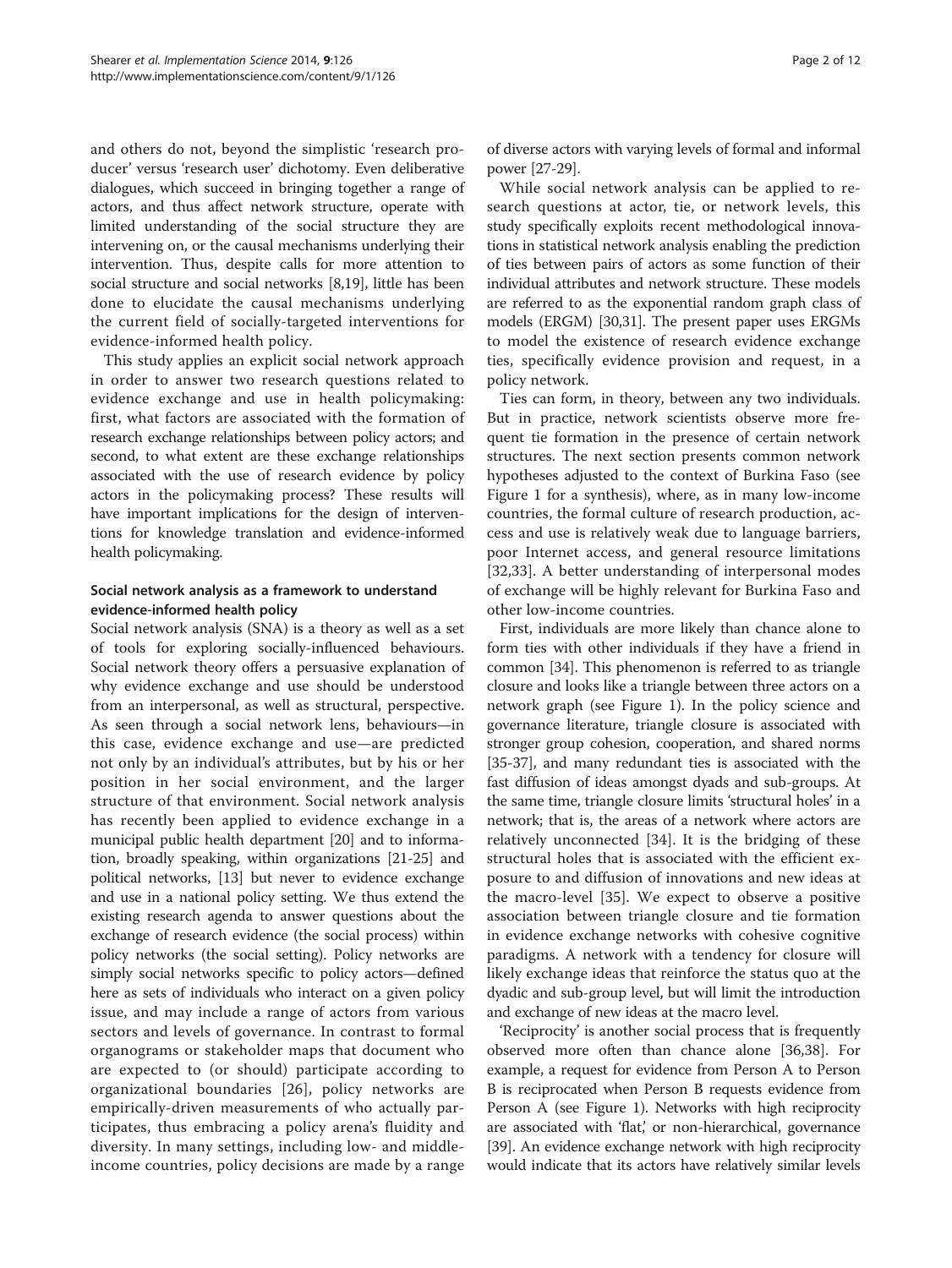<span id="page-2-0"></span>

| Covariate                                                                                                                    | Illustration | Mechanism                                                                                                                     | Hypothesis                                                                                                               |
|------------------------------------------------------------------------------------------------------------------------------|--------------|-------------------------------------------------------------------------------------------------------------------------------|--------------------------------------------------------------------------------------------------------------------------|
| <b>Triangle closure</b><br>Conditional<br>probability of tie A-C<br>given existence of A-<br>B and B-C.                      |              | Closure is associated<br>with cohesive paradigms<br>and information<br>exchange and use that<br>reinforces the status<br>quo. | We expect to observe<br>positive association of<br>closure and tie formation in<br>networks with a cohesive<br>paradigm. |
| <b>Reciprocity</b><br>Conditional<br>probability of tie B-A<br>given tie A-B.                                                | B<br>В       | Reciprocity is associated<br>with 'flat,' decentralized<br>governance.                                                        | We do not expect to<br>observe a positive affect of<br>reciprocity in evidence<br>exchange networks in<br>Burkina Faso.  |
| Layering<br>Conditional<br>probability of tie B-A<br>for relationship y<br>given existence of tie<br>A-B for relationship x. | в            | Entrainment is an<br>empirical marker of<br>instrumental evidence<br>exchange.                                                | We do not expect to<br>observe a positive<br>association of entrainment<br>on tie formation.                             |
| <b>Attribute effects</b><br>Conditional<br>probability of tie A-B<br>given attribute of A.                                   | B<br>Α       | Certain actor-level<br>attributes are associated<br>with evidence exchange.                                                   | We expect positive<br>association of: research<br>experience; higher<br>employment rank; being a<br>development partner. |
| Homophily:<br>Conditional<br>probability of tie A-B<br>given shared<br>attributes of A and B.                                | в            | Homophily reduces<br>transaction costs of tie<br>formation.                                                                   | We expect positive<br>association of homophily<br>of: research experience;<br>employment rank;<br>organization type.     |

of expertise, access to and demand for evidence, and the political capital to exchange it with each other, as was recently observed in a Canadian municipal public health department [[20](#page-11-0)]. In contrast, policy actors in Burkina Faso have varying levels of capacity for finding and using research evidence and the policymaking culture is hierarchical, with power and expertise centralized among certain few actors. For these reasons, we do not expect to observe a positive association between reciprocity and tie formation in these networks.

'Layering' is the other side of the coin (also known as multiplexity or entrainment). Instead of measuring the existence of two ties for the same relation between a pair of actors, layering measures the co-existence of two different relations between the same pair of actors [\[36](#page-11-0)]. For example, imagine that Person A requests evidence from Person B. Layering occurs when Person B provides evidence to Person A (see Figure 1). Research exchange networks with high layering are achieving their instrumental, or practical, purpose—research is provided when requested—and we suggest that layering is an empirical signature of true 'exchange' models of knowledge translation [[17\]](#page-11-0). A lack of layering could indicate many things. A tendency for provision ties to exist without request ties might indicate that evidence is being disseminated for advocacy purposes, and at the most extreme might signal the symbolic or political use of evidence [[40\]](#page-11-0). On the other hand, a tendency for request ties to exist without provision ties might suggest that no evidence is available to fulfill the request, or that actors are refusing

or ignoring requests. Both outcomes suggest a poor climate for research evidence. We anticipate that research is provided by a small group of development partners and researchers in this context, often in the absence of requests, and thus we do not expect to observe significant layering.

In addition to these structural effects, we assume that the individual attributes of actors will influence their propensity to provide or request research evidence. There have been few studies exploring which individual characteristics influence evidence exchange, other than to say that evidence is more likely to be exchanged by a researcher or someone with research experience [\[12](#page-11-0)]. We hypothesize that in this context, where the culture of research and evidence use is nascent, the provision and request of research evidence will occur more often by actors with research experience, actors with higher employment rank, and development partners. Each of those actor types will have greater resources and technical skills related to finding, exchanging and using research evidence. Higher employment rank and development partners may also signal exposure to larger external networks.

Finally, the phenomenon of homophily specifies that actors are more likely to form ties with 'like' individuals [[41](#page-11-0)]. Homophily reduces transaction costs associated with exchanging evidence but limits the wide and efficient dissemination of evidence that would occur if ties connected researchers to non-researchers, crossed organizational boundaries, and traversed job levels. We expect to observe homophily in these networks.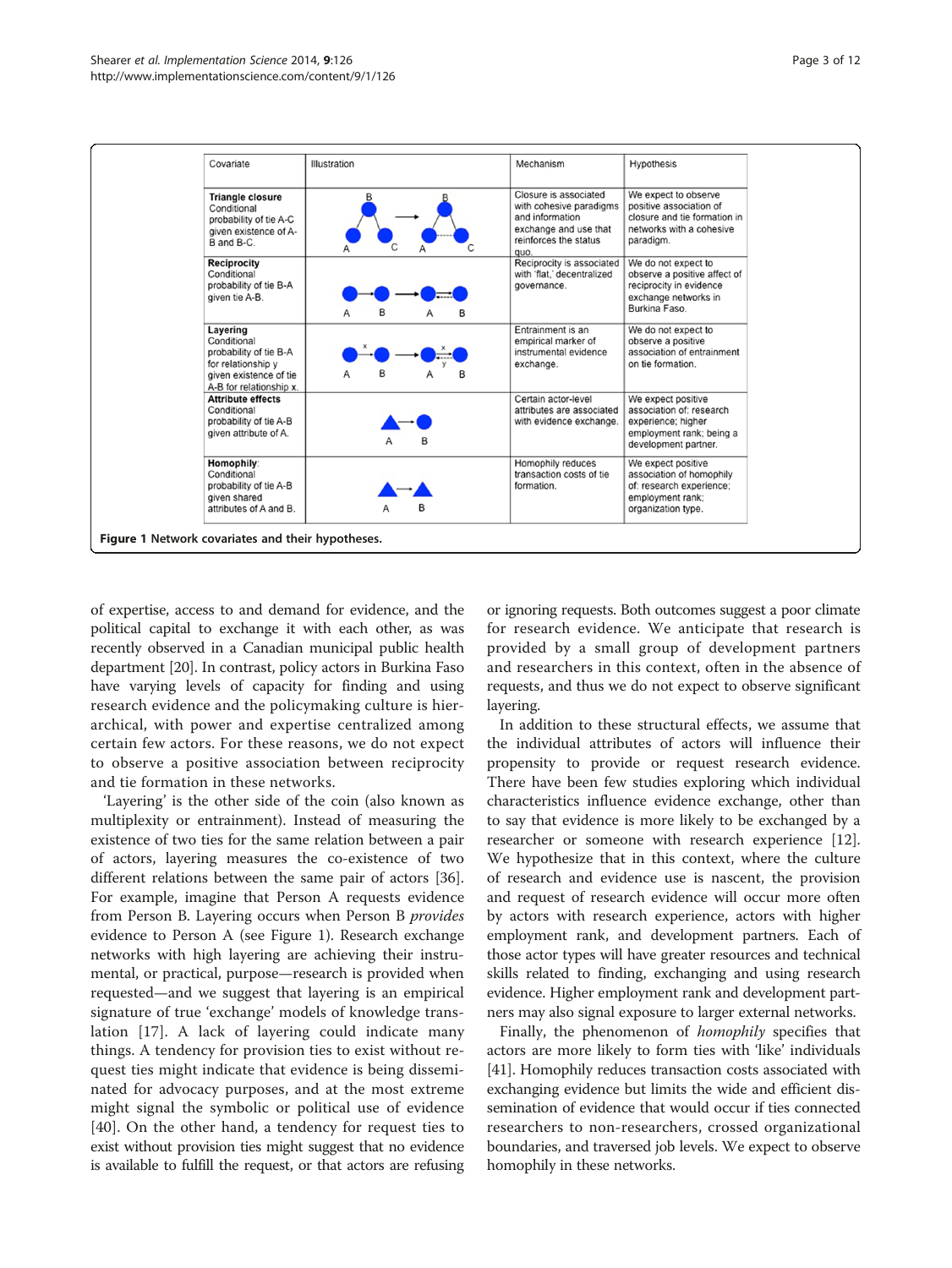#### **Methods**

## Data collection

Social network and demographic data were collected between October 2011 and March 2012 from policy actors active in one or more of three health policy issues in Burkina Faso: community integrated management of childhood illness; home management of malaria; and removal of user fees for antiretroviral treatment for human immunodeficiency virus (HIV); henceforth referred to by their substantive categories: child health; malaria; and HIV. Policy cases were sampled according to pragmatic reasons, including large enough networks to enable statistical analysis, as well as for their diversity on network structural variables of interest. High quality and locally relevant research evidence was available to inform each of these policy cases and each decision involved some amount of uncertainty that could have been addressed using research evidence, typical of many health policy decisions made by ministries of health in Sub-Saharan Africa. That said, Burkina Faso faces many of the same challenges in using evidence to inform policy as other countries and some challenges that are contextspecific; namely, slow internet connection limiting searches for evidence, and a working language (French) that offers fewer research publications. Commonalities include the fact that evidence must compete with many other inputs in the policymaking process—including institution-, interest-, and idea-related factors, and that the overall number of researchers, and thus research capacity, tends to be fewer in low-income countries. A recent rise in donor applications requiring evidence of the problem and options has perhaps introduced incentives to exchange and use research evidence.

Burkina Faso is like other Sub-Saharan African countries in terms of level of development, political regime type, and dependence on foreign aid, as well as a health policy sector characterized by participation of diverse actors and frequent changes in institutions. These characteristics will improve the generalizability of results, contributing to knowledge translation efforts, and evidenceinformed policymaking, in other Sub-Saharan African countries.

We defined policy actors as any individual who participated in policy formulation for each policy issue. Actors were identified according to established procedures for respondent-driven censuses of social networks [\[42\]](#page-11-0). Beginning with a review of policy documents and informational interviews with key informants, the lead researcher (JS) approached two actors from each policy issue considered to be central in their issue networks for an interview. The researcher asked: 'With whom did you interact during policy formulation?' generating 'interaction' ties. Respondents were encouraged to provide as many names as possible; respondents provided an average of five

names. The researcher approached each actor named and the same process was carried out (see Additional file [1](#page-10-0) for a consort diagram detailing this process). Following other studies of policy networks [\[43\]](#page-11-0), we chose to cease sampling when a round elicited fewer new names compared to the previous round. This resulted in four rounds of nominations: most new nominations came during the second and third rounds; the fourth round consisted of 23 of a total of 116 nominations (19.8%) and actors interviewed during the fourth round nominated only six new actors. Of 101 unique actors identified, 69 were reached for an interview. Actors who participated in more than one issue were interviewed successively for each issue. Missing ties were dropped in the analysis.

Upon listing their interaction relationships, respondents were then asked to specify whether they had provided research evidence to any of the names they listed (provision ties), or requested research evidence from any of the names they listed (request ties). Ties were coded as 1 if at least one of the actor-pair reported that a tie existed. Provision and request ties were coded as directed from one actor to another based on each respondents' reports of their exchanges and could occur in both directions. Provision and request ties could occur simultaneously (i.e., layering), but were considered separate constructs, and as such could also exist in the absence of the other.

Data were collected on actors' relevant individual attributes (see Table [1](#page-4-0)), including: 'research experience,' defined as any formal experience participating in or leading a research project; 'organization type', differentiating between actors working for government, development partner organizations, civil society organizations (CSO) and/or non-government organizations (NGO), and others (research organizations or independent consultants); and employment rank, dichotomized into manager/directorlevel and higher, or not. In-depth interviews elicited respondents' perceptions and understandings of the policy issues as well as their awareness and use of research evidence during the policy-making process. Social desirability bias was avoided by indirect lines of questioning that did not suggest that respondents' use of research evidence was being measured and response validity was achieved through probing strategies and in asking for specific examples or citations if a respondent claimed to have been aware of research on the topic, or to have included evidence in their reports. We hypothesize that an actor's score on the use scale will be positively associated with their connectedness in the network, or 'degree,' where out-degree counts the number of ties an actor sends and in-degree counts ties received. We expect to see the highest rates of use amongst actors who provide and request evidence more frequently (*i.e.*, high out-degree in either network) as the active sending of ties suggests positive attitudes related to evidence.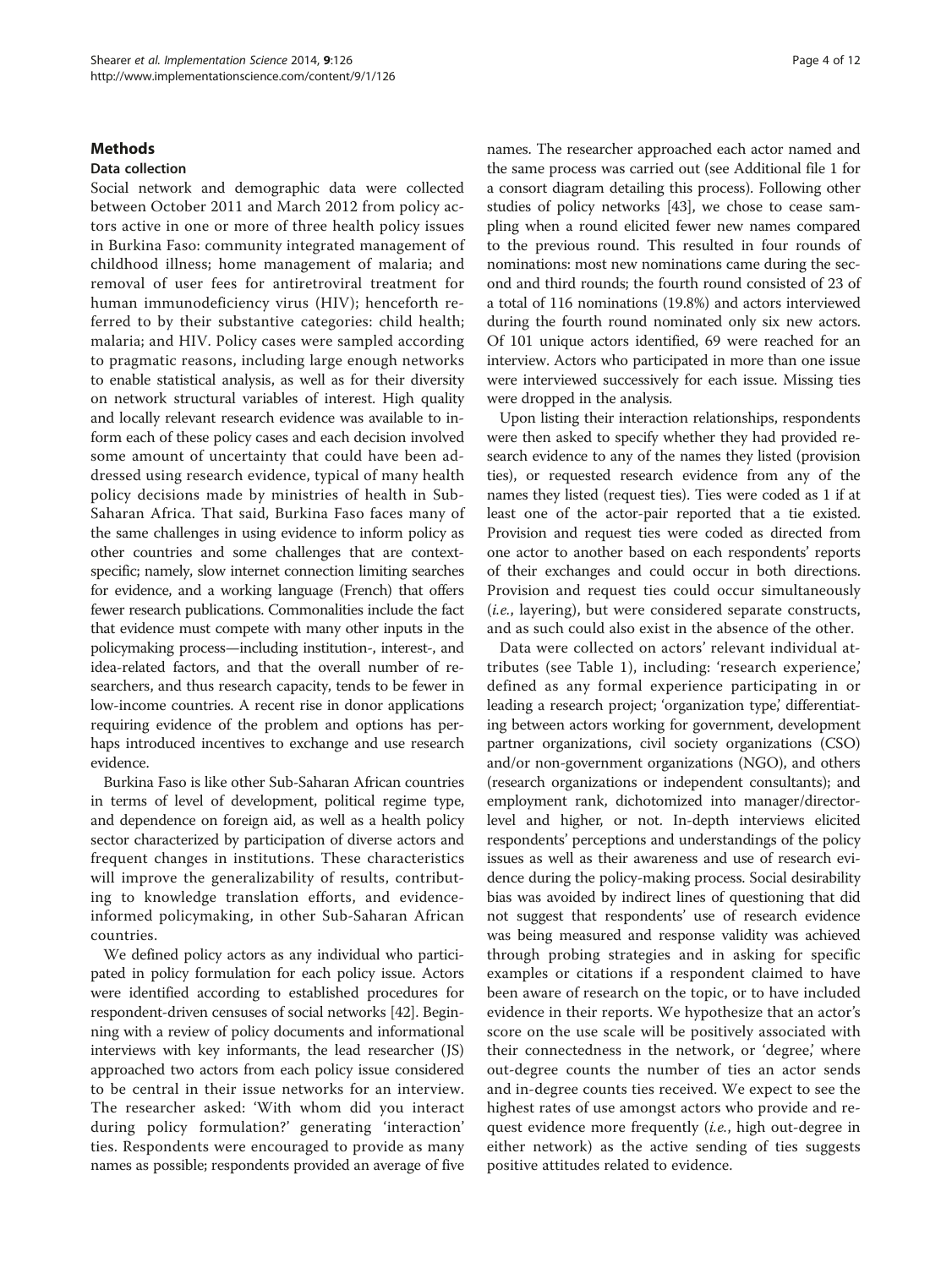#### <span id="page-4-0"></span>Table 1 Descriptive statistics

| <b>Variables</b>                   | Child health       | <b>Malaria</b>     | <b>HIV</b>     |  |
|------------------------------------|--------------------|--------------------|----------------|--|
| Actor variables                    | Mean (sd) or n (%) | Mean (sd) or n (%) |                |  |
| Total actors nominated in 4 rounds | 39                 | 49                 | 40             |  |
| Actors surveyed                    | 21                 | 30                 | 19             |  |
| Male                               | 13 (68.4)          | 24 (80.0)          | 16 (76.2)      |  |
| Graduate-level degree              | 17 (89.5)          | 27 (90.0)          | 18 (90.0)      |  |
| Years in position                  | 3.11(2.85)         | 4.48 (4.06)        | 7(4.87)        |  |
| Experience as researcher           | 8(44.4)            | 14(46.7)           | 12(57.1)       |  |
| Government org                     | 14(73.7)           | 17 (56.7)          | 8 (38.1)       |  |
| Civil society organization         | 0(0)               | 9(30.0)            | 9(42.9)        |  |
| Development partner organization   | 4(21.1)            | 2(6.67)            | 2(9.52)        |  |
| Other organization                 | 1(5.26)            | 2(6.67)            | 2(9.52)        |  |
| Manager or higher employment level | 9(47.4)            | 8(26.7)            | 13 (61.9)      |  |
| Research use outcomes              |                    |                    |                |  |
| Research use (continuous)          | 3.50 (1.03)        | 2.69(1.44)         | 2.89 (1.52)    |  |
| Any research use (binary)          | 7(43.8)            | 10(34.6)           | 6(31.6)        |  |
| Provision network                  |                    |                    |                |  |
| Edges                              | 37                 | 36                 | 28             |  |
| Mean degree                        | 1.95               | 1.20               | 1.33           |  |
| Density                            | 0.11               | 0.04               | 0.07           |  |
| Triangles                          | 80                 | 10                 | 6              |  |
| Reciprocated edges                 | 6                  | $\mathbf{1}$       | $\overline{2}$ |  |
| Layered edges                      | 16                 | 20                 | 8              |  |
| Request network                    |                    |                    |                |  |
| Edges                              | 17                 | 25                 | 10             |  |
| Mean degree                        | 0.895              | 0.833              | 0.476          |  |
| Density                            | 0.05               | 0.03               | 0.02           |  |
| Triangles                          | 10                 | $\,8\,$            | $\mathbf 0$    |  |
| Reciprocated edges                 | 1                  | 1.                 | $\mathbf{1}$   |  |
| Layered edges                      | 16                 | 20                 | 8              |  |

Qualitative interviews were tape-recorded and transcribed and data were managed and coded using NVivo software. Ethical approval was received from McMaster University's Faculty of Health Sciences Ethical Review Board and the Burkina Faso Ministry of Health Ethics Committee in Health Research. Signed consent was received from all study participants.

## Analysis

The probability of a tie existing between any two given actors is modeled using ERGMs, which can be expressed as a conditional log-odds of individual ties in a network:

$$
logit(P(Y_{ij} = 1 | rest of network)) = \theta' \Delta(g(y))_{ij} \quad (1)
$$

where Yij is an actor pair in network *Y*,  $θ$  is the vector of coefficients,  $\Delta(g(y))$ ij is the change in the vector of network statistics g(y) when the value of Yij changes from 0 to 1. As in other regression models, we can include covariates to control for other processes that might affect the existence of a tie. ERGMs are different from normal logistic models in that they can control for network structure, or structural effects (SE), as well as actor characteristics, or attribute effects (AE). Structural effects models (SE models) included parameters for triangle closure, reciprocity and layering. Triangle closure was modeled using the geometrically weighted edgewise shared partner distribution (GWESP) statistic, which has been shown to overcome model degeneracy by specifying decreasing marginal impact of the formation of triangles on tie formation. [[26,35](#page-11-0)] AE include researcher experience, organization type, employment rank and homophily. SE and AE models were run separately and then aggregated into full models.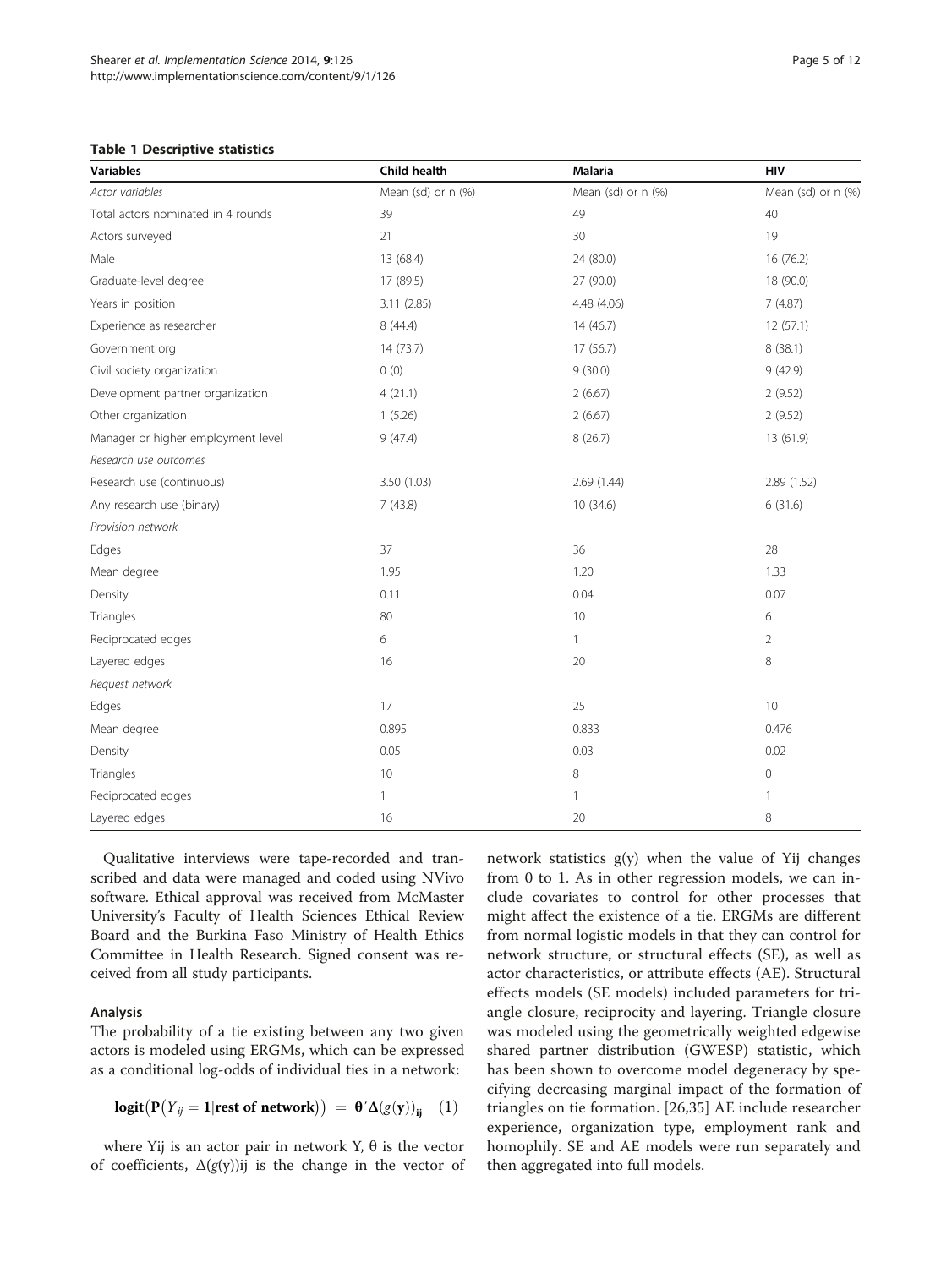Provision and request ties, the dependent variables, were modeled separately for each of the three policy networks, conditional on the existence of an interaction tie. Covariates were each modeled separately to determine which were most significant according to p-values and significant covariates were then entered into the full model step-wise based on their p-value in the null model (most to least significant). Covariates were retained in the final model if they improved model fit as tested by Akaike Information Criterion (AIC) and likelihood ratio tests. ERGM coefficients represent the conditional log-odds of a tie. Data were managed using Microsoft Excel and analyzed in R using the Statnet suite of packages [[44\]](#page-11-0), including 'ergm' [\[45](#page-11-0)]. The ERGM model likelihood function was approximated using Markov chain Monte Carlo simulation methods [\[44\]](#page-11-0).

Goodness of fit was tested by comparing simulated networks to the observed networks to determine how well the model could reproduce global network properties (see Additional file [2](#page-10-0) for goodness-of-fit test results).

The determinants of an actor's use of evidence were explored in logistic regression models where the dependent variable was evidence use and was derived from in-depth interviews. A validated scale of evidence use by policymakers [\[46,47\]](#page-11-0) was applied to interview data, assigning each actor a value from 0 (no evidence use) to 5 ('I made efforts to use this research evidence in decisions related to this policy issue') based on the qualitative analysis of respondents' discussion of how they used evidence during the policy process. While we had hoped to explain the ordinal outcome of 'evidence use' in regression models, those models did not converge and each actor's score was collapsed into a binary dependent variable where the fourth category ('I cited the research evidence in my own professional reports, documents or conversations') and fifth ('I made efforts to use the research evidence in decisions related to this policy issue') were coded as 'use' and the third category ('I participated in meetings for discussion and dissemination of the research evidence') and those below it were coded as 'non-use.' Univariate logistic regression models tested whether use was associated with in-degree and out-degree in the provision and request networks, and with actor attributes.

## Results

Table [1](#page-4-0) describes the networks and their actors. Network composition varied slightly across issues, particularly in terms of organizational affiliation and employment level. Across all issues, provision networks were denser than request networks, meaning that evidence was provided more than requested. The child health networks were the densest and had the highest average degree, indicating that evidence exchange occurred more often for this issue than for the others. The child health networks had more triangles than other networks (80 triangles in the provision network). Approximately 13% of actors participated in more than one policy network. Figure [2](#page-6-0) illustrates provision and request networks for each case.

## Why do policy actors exchange research evidence?

The provision and request of research evidence were associated with factors related to both structural and attribute effects. All model converged [\[44\]](#page-11-0), although some covariates did not improve model fit as judged by AIC criteria and were thus excluded.

## Provision models

Models for child health and malaria networks fit best when they combined structural and attribute effects (see Table [2](#page-7-0) for full results). HIV models were slightly better fit when only modeling actor attributes. Actors were more likely to form provision ties if they also had a request tie (i.e., layering), an effect that was statistically significant across issues. Only the child health network demonstrated a tendency for triangle closure ( $\theta$  = 2.36;  $OR = 10.6$ ,  $p < 0.05$ ) where the odds of a provision tie were 10 times greater if that tie closed a triangle between three actors, conditional on the rest of the model. This suggests that evidence provision may have been used strategically to reinforce a cohesive paradigm. In the malaria network, the odds of a provision tie were 2.77 times more likely ( $\theta$  = 1.02; OR = 2.77,  $p < 0.05$ ) if actors had research experience and were half as likely ( $\theta$  = −0.671, OR = 0.51,  $p < 0.05$ ) if they worked for a CSO/NGO compared to working for the government. As hypothesized, there was no evidence of reciprocity in any of the issues, suggesting that evidence was provided and requested in a hierarchical manner.

## Request models

Request ties were best fit in models combining structural and attribute effects (see Table [3](#page-8-0) for full results). Layering, or the simultaneous existence of a request and a provision tie, remained the strongest predictor of tie formation in these models. Child health again had a significant coefficient for triangle closure ( $\theta$  = 1.53; OR = 4.62,  $p$  < 0.05), meaning that the odds of tie formation were 4.62 times greater if the tie closed a triangle between three actors, conditional on the remainder of the model. Although this coefficient is not as large as in the provision network, request ties still seemed to occur to either strengthen or reinforce cohesion and shared norms in this case. As in the provision models, malaria actors were more likely to have request ties if they had research experience ( $\theta$  = 1.73;  $OR = 5.64$ ,  $p < 0.05$ ), suggesting that this policy issue, in particular, had narrowly defined roles for who exchanged evidence. The malaria network demonstrated a significant negative effect of homophily within organizations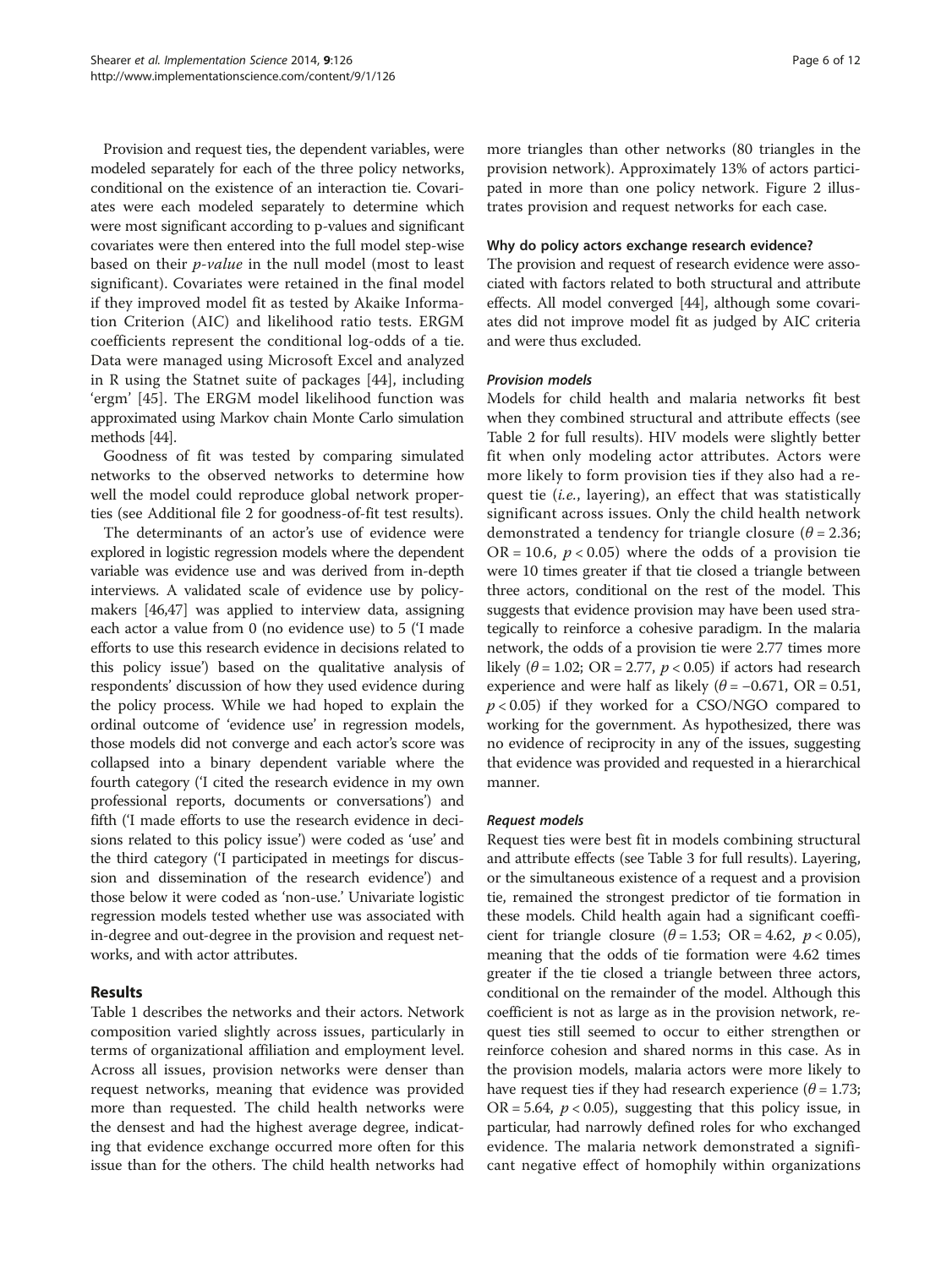<span id="page-6-0"></span>

 $(\theta = -2.24; \text{ OR } = 0.11, p < 0.05)$ , meaning that actors were more likely to request research evidence outside of their organizations as compared to within, which runs counter to our hypotheses but presents a picture of interorganizational exchange of evidence for this case. The odds of forming a request tie were 3.36 times higher ( $\theta$  = 1.85,  $OR = 3.36$ ,  $p < 0.05$ ) if an actor belonged to the 'other' organization category in the HIV network, a category which includes consultants and researchers. This is to be expected in a network that had high representation of CSO/NGO actors, who typically perceived a smaller role for research evidence as compared with lived experiences.

## Are exchange relationships associated with the use of research evidence?

Based on analysis and coding of interview data, 43.0%, 34.6%, and 31.6% of policy actors in child health, malaria,

and HIV domains, respectively, used research evidence during the policy processes to inform their professional decisions. Actively providing evidence was positively associated with the use of evidence across all issues (see Table [4](#page-9-0)). Receiving a request for research evidence (in-degree) was associated with use in the malaria domain, and sending a request (out-degree) associated with use in the user-fees domain. The statistical significance of the continuous degree variable suggests a dose–response effect; in other words, an actor is more likely to use evidence for each additional exchange he/she has. Multivariable models combining actors' degree and their individual attributes demonstrated that degree was more predictive of research use than their attributes.

## **Discussion**

This study illuminated the conditions under which evidence was provided and requested in three policy cases,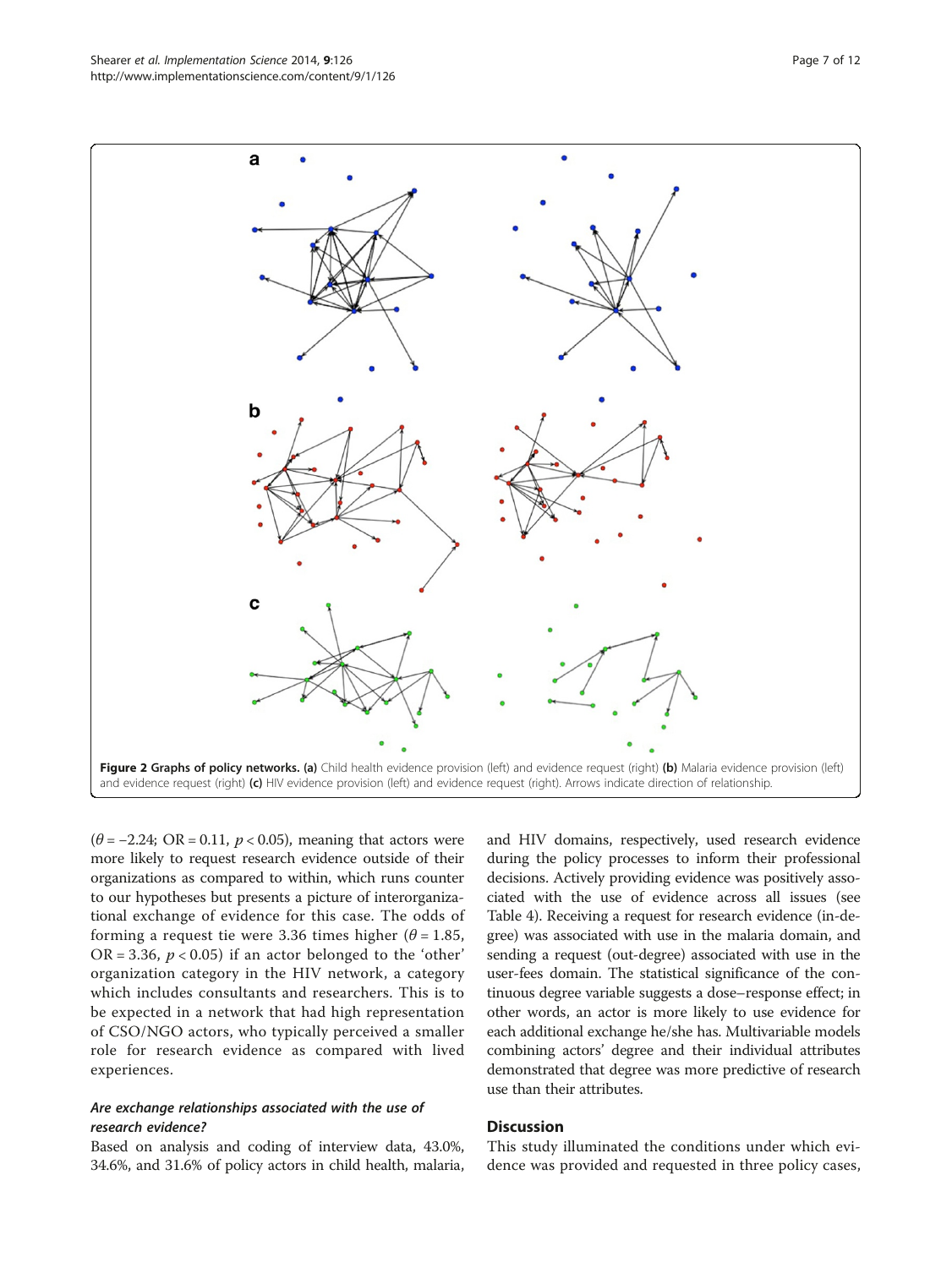|                          | Child health                       |                                   |                   | Malaria                            |                                   |                  | <b>HIV</b>                         |                                   |                 |
|--------------------------|------------------------------------|-----------------------------------|-------------------|------------------------------------|-----------------------------------|------------------|------------------------------------|-----------------------------------|-----------------|
|                          | <b>Structural effects</b><br>model | <b>Attribute effects</b><br>model | <b>Full model</b> | <b>Structural</b><br>effects model | <b>Attribute</b><br>effects model | Full model       | <b>Structural</b><br>effects model | <b>Attribute</b><br>effects model | Full model      |
| Structural effects       |                                    |                                   |                   |                                    |                                   |                  |                                    |                                   |                 |
| Edge intercept           | $-4.52(0.96)$ *                    | $-1.18(0.70)$ *                   | $-4.65$ (1.83)*   | $-2.13(0.32)^{*}$                  | $-2.20(0.44)$ *                   | $-2.56$ (0.52)*  | $-1.03$ (0.37)*                    | $-1.99(1.03)$ *                   | $-1.79(1.14)$   |
| Triangle closure         | $2.81(0.63)$ *                     |                                   | $2.36$ (0.78)*    | 0.74(0.47)                         |                                   | 0.78(0.85)       | 0.382(0.79)                        |                                   | 0.405(1.45)     |
| Reciprocity              | $-5.10(1.92)^{*}$                  |                                   | $-3.52(2.20)$     | $-1.20(1.15)$                      |                                   | $-1.71(1.29)$    | 0.007(0.93)                        |                                   | 0.318(1.40)     |
| Layering                 | $5.15(1.44)^{*}$                   |                                   | $6.16(1.73)$ *    | $3.23(0.59)$ *                     |                                   | $2.87(0.63)$ *   | $2.29(0.83)$ *                     |                                   | $2.31(0.98)$ *  |
| Attribute effects        |                                    |                                   |                   |                                    |                                   |                  |                                    |                                   |                 |
| Researcher               |                                    | $-0.23(0.42)$                     | $-0.93(0.98)$     |                                    | $1.43(0.37)$ *                    | $1.021(0.44)$ *  |                                    | 0.505(0.56)                       | 0.154(0.60)     |
| Civil society org.       |                                    | No obs.                           | No obs.           |                                    | $-0.46(0.32)$                     | $-0.671(0.40)$ * |                                    | 0.150(0.46)                       | $-0.120(0.49)$  |
| Development partner org. |                                    | $1.02$ (0.45)*                    | 0.31(1.14)        |                                    | $-1.10(0.67)$                     | $-0.813(0.79)$   | $\overline{\phantom{0}}$           | $3.37(1.15)^{*}$                  | 3.50 $(1.16)^*$ |
| Other                    |                                    | $2.43$ (1.19)*                    | 5.04(5.29)        |                                    | 0.81(0.74)                        | 0.217(0.94)      |                                    | $2.10(0.89)$ *                    | 1.61(1.04)      |
| Manager/director         |                                    | 0.33(0.35)                        | 0.16(0.80)        |                                    | nf                                | nf               |                                    | nf                                | nf              |
| Homophily                |                                    |                                   |                   |                                    |                                   |                  |                                    |                                   |                 |
| Researcher               |                                    | nf                                | nf                |                                    | nf                                | nf               |                                    | nf                                | nf              |
| Organization             |                                    | nf                                | nf                |                                    | nf                                | nf               |                                    | nf                                | nf              |
| AIC                      | 233.7                              | 179.5                             | 176.4             | 345.3                              | 369.1                             | 342.8            | 210.1                              | 191.6                             | 193.1           |

## <span id="page-7-0"></span>Table 2 Parameter estimates (standard errors) of provision networks

 $*_{p < 0.05}$ ; nf = did not improve model fit.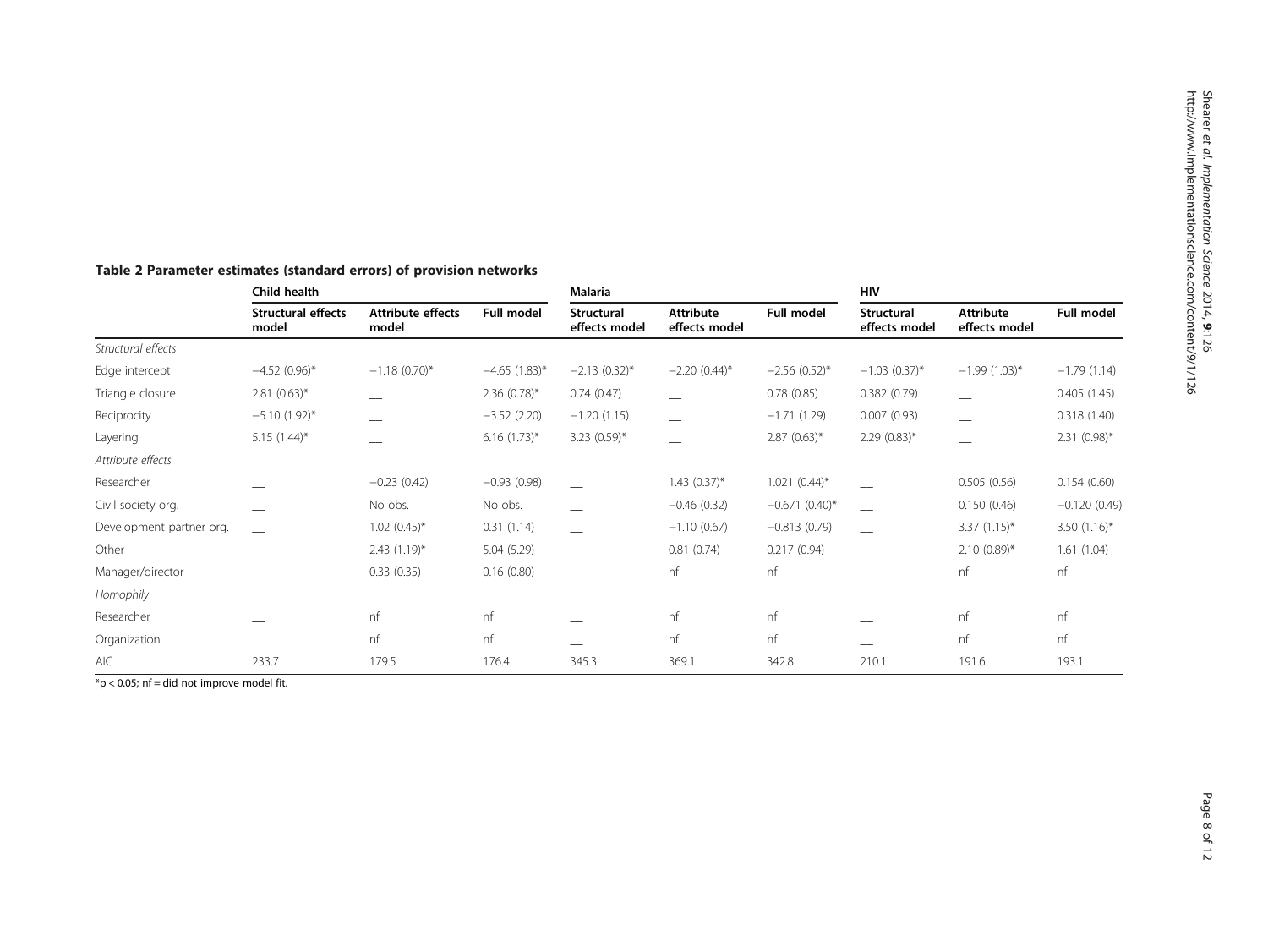|                          | Child health                |                                   |                  | Malaria                     |                                   |                   | <b>HIV</b>                  |                                   |                   |
|--------------------------|-----------------------------|-----------------------------------|------------------|-----------------------------|-----------------------------------|-------------------|-----------------------------|-----------------------------------|-------------------|
|                          | Structural<br>effects model | <b>Attribute</b><br>effects model | Full model       | Structural<br>effects model | <b>Attribute</b><br>effects model | <b>Full model</b> | Structural<br>effects model | <b>Attribute</b><br>effects model | <b>Full model</b> |
| Structural effects       |                             |                                   |                  |                             |                                   |                   |                             |                                   |                   |
| Edge intercept           | $-4.00(0.997)$ *            | $-1.47(0.406)$ *                  | $-4.67$ (1.15)*  | $-3.66$ (0.545)*            | $-2.64(0.787)^{*}$                | $-4.19(1.19)^{*}$ | $-3.37(0.743)$ *            | $-5.83(1.92)^{*}$                 | $-6.74$ (2.21)*   |
| Triangle closure         | $1.49(0.812)$ *             |                                   | $1.53$ (0.848)*  | $1.26(0.601)$ *             |                                   | 1.65(2.88)        | nf                          |                                   | nf                |
| Reciprocity              | $-1.93(1.49)^{*}$           |                                   | $-1.90(1.62)$    | 0.029(1.28)                 |                                   | $-1.43(1.49)$     | 1.98(1.34)                  |                                   | $-0.842(2.14)$    |
| Layering                 | $2.72(1.12)^{*}$            |                                   | $2.96(1.14)^{*}$ | $3.28$ (0.604)*             |                                   | $3.18(0.733)^{*}$ | $2.27(0.832)$ *             |                                   | 2.31 (0.992)*     |
| Attribute effects        |                             |                                   |                  |                             |                                   |                   |                             |                                   |                   |
| Researcher               |                             | 0.088(0.401)                      | 0.652(0.486)     |                             | $1.90(0.473)^{*}$                 | $1.73$ (0.688)*   |                             | $1.70(0.901)^{*}$                 | 1.64(1.01)        |
| Civil society org.       |                             | nf                                | nf               |                             | $-0.490(0.498)$                   | $-0.313(0.593)$   |                             | $1.30(0.731)^{*}$                 | 1.31 (0.788)      |
| Development partner org. |                             | nf                                | nf               |                             | $-2.29(0.979)*$                   | $-3.34(1.41)^{*}$ |                             | nf                                | nf                |
| Other                    |                             | nf                                | nf               |                             | $-0.407(0.944)$                   | $-1.27(1.21)$     |                             | $2.32(0.953)*$                    | $1.85(1.10)^{*}$  |
| Manager/director         |                             | nf                                | nf               |                             | 0.619(0.379)                      | 0.613(0.478)      |                             | nf                                | nf                |
| Homophily                |                             |                                   |                  |                             |                                   |                   |                             |                                   |                   |
| Researcher               |                             | nf                                | nf               |                             | nf                                | nf                |                             | n f                               | nf                |
| Organization             |                             | nf                                | nf               |                             | $-1.60$ (0.663)*                  | $-2.24(0.933)*$   |                             | nf                                | nf                |
| AIC                      | 183.4                       | 208.7                             | 183.5            | 310.6                       | 334.7                             | 306.9             | 162.7                       | 171.6                             | <b>DNC</b>        |

## <span id="page-8-0"></span>Table 3 Parameter estimates (standard errors) of request networks

 $\frac{1}{2}$   $\frac{1}{2}$   $\frac{1}{2}$   $\frac{1}{2}$   $\frac{1}{2}$   $\frac{1}{2}$   $\frac{1}{2}$   $\frac{1}{2}$   $\frac{1}{2}$   $\frac{1}{2}$   $\frac{1}{2}$   $\frac{1}{2}$   $\frac{1}{2}$   $\frac{1}{2}$   $\frac{1}{2}$   $\frac{1}{2}$   $\frac{1}{2}$   $\frac{1}{2}$   $\frac{1}{2}$   $\frac{1}{2}$   $\frac{1}{2}$   $\frac{1}{2}$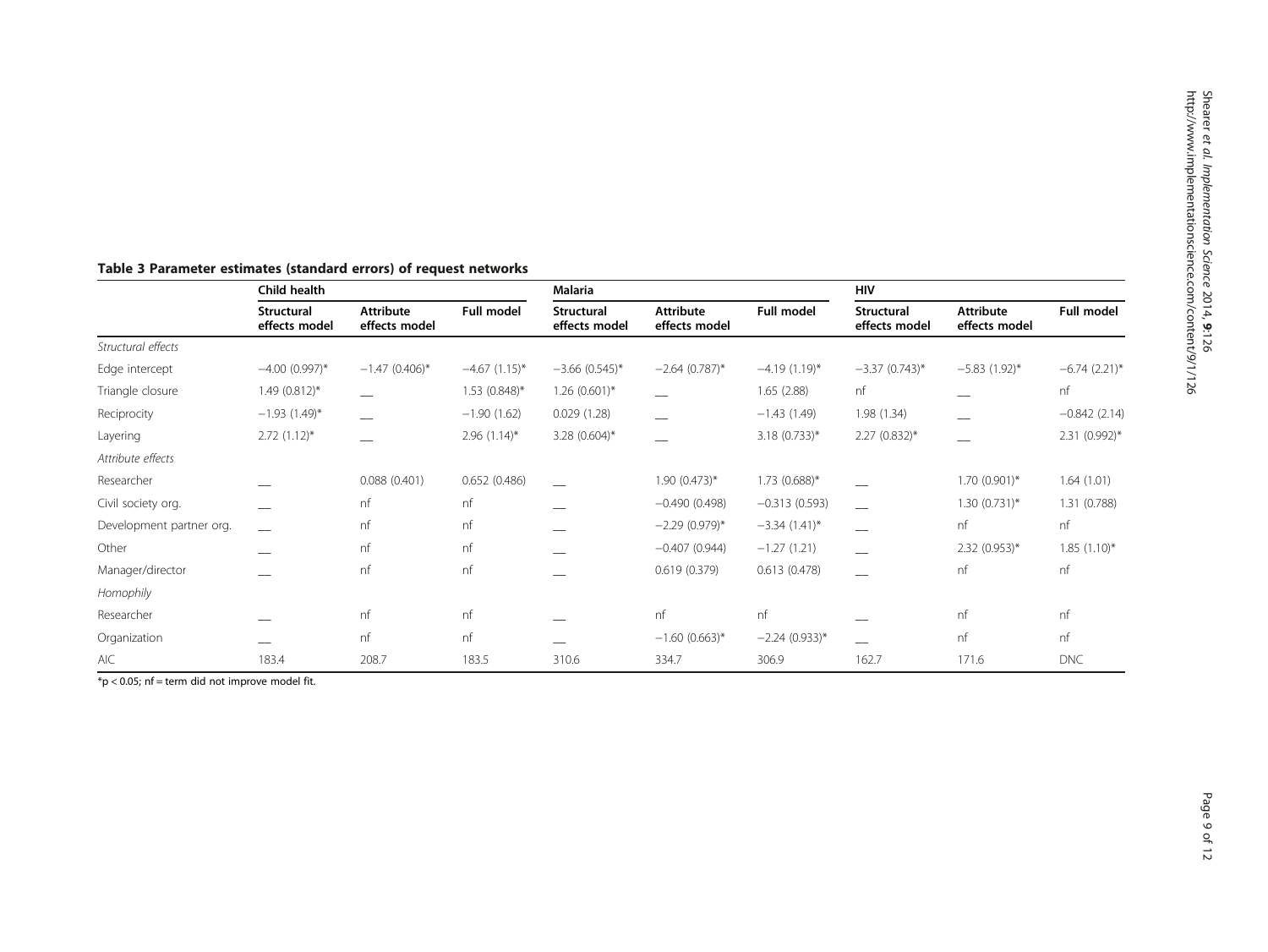| Child health     | <b>Malaria</b>      | HIV            |
|------------------|---------------------|----------------|
| Log odds (SE)    | Log odds (SE)       | Log odds (SE)  |
| $-0.336(1.16)$   | 0.896(0.941)        | $-1.01(1.16)$  |
| $3.87(1.51)^{*}$ | Predicted perfectly | $3.31(1.34)^*$ |
| 0.223(1.10)      | 1.86 (0.949)*       | 0.118(1.05)    |
| 1.79(1.31)       | 1.40 (0.881)        | $3.31(1.34)^*$ |
| 16               | 26                  | 19             |
|                  |                     |                |

<span id="page-9-0"></span>Table 4 Univariate logistic regressions of actor degree on evidence use

 $*$ p < 0.05.

and confirmed that evidence exchange is closely correlated to its use in health policymaking. Evidence provision and request ties were best predicted by structural factors, particularly layering (i.e., actors are more likely to send ties when they complement existing ties), consistent with social network theories of the significant role of networks and structure in predicting individual-level behaviours. Some individual attributes mattered, particularly the role of research experience in the malaria domain, but should not be solely relied upon to design or target knowledge translation interventions. In terms of evidence use, network position—as judged by connectedness to others—predicted use better than any individual characteristic—not job level, not organizational affiliation, not experience as a researcher. This finding is consistent with other findings that show interpersonal relationships with researchers to be the best predictor of evidence use by policy-makers [\[12\]](#page-11-0). Taken together, these findings support taking a network lens when designing knowledge translation or evidence-informed policymaking interventions [[48](#page-11-0)] and focusing on strategies that increase an actor's capacity to provide and request evidence.

## Findings in relation to our hypotheses

Our findings were generally consistent with our hypotheses and clarify network theories that had not yet been tested in a low-income country policy setting. Only the child health network demonstrated a tendency for triangle closure. This network had the highest density of research provision and request ties and also had the highest proportion of actors who used research evidence to inform their decision-making, consistent with other studies that find the transfer of complex or tacit knowledge is aided by closed, cohesive networks that enable repeated exposure necessary for the synthesis and interpretation of complex ideas [[22](#page-11-0)]. However, findings from linked studies suggest that while evidence was exchanged by dyads and used by actors in this network, the macro-level network used evidence 'symbolically' to justify pre-determined policy positions of certain actors [\[49\]](#page-11-0). The child health policy process advanced as part of a funding proposal process where the funders required that development partners had an equal seat at the table; respondents reported that most research evidence was disseminated strategically by development partners, typically to persuade hesitant government policy-makers. Thus, it is possible that active advocacy and persuasion during this policy process led to the observed triangle closure as opposed to pre-existing cohesiveness amongst actors in this domain. This finding is consistent with studies of information diffusion that contrast structural effects at dyadic and macro levels [[34](#page-11-0)]. There is no question that actors can influence the shape of networks and their outcomes [[50](#page-11-0)].

Ties were not reciprocated. Patterns of provision and request were hierarchical and unidirectional, as was expected for this context. Layering of the two relations was observed to a large degree, suggesting that these networks function instrumentally in that research is generally provided only when it is requested, and that most requests are realized. In considering these findings together, one can imagine a hierarchy of evidence flows, where requests flow one way and provisions flow the opposite direction, most often between the same individuals, but rarely will a pair reverse their roles as requesters and providers. Overall, evidence was provided more often than it was requested. This is consistent with the qualitative interviews where respondents suggested that certain actors, particularly development partners, provided unsolicited evidence.

We observed an absence of homophily, counter to our hypotheses. Homophily covariates did not improve model fit and were thus excluded, except in the case of the malaria request network where actors were less likely to exchange evidence if they belonged to the same organization. This finding reflects the malaria domain in Burkina Faso, where formal and informal institutional arrangements encourage exchanges between government policy-makers and research organizations. In the child health domain, the strategic dissemination of evidence by development partners overcame tendencies towards homophily. The finding that no single individual attribute seemed to drive tie formation was counter to our hypothesis, and to the implicit design of many knowledge translation interventions, but was also recently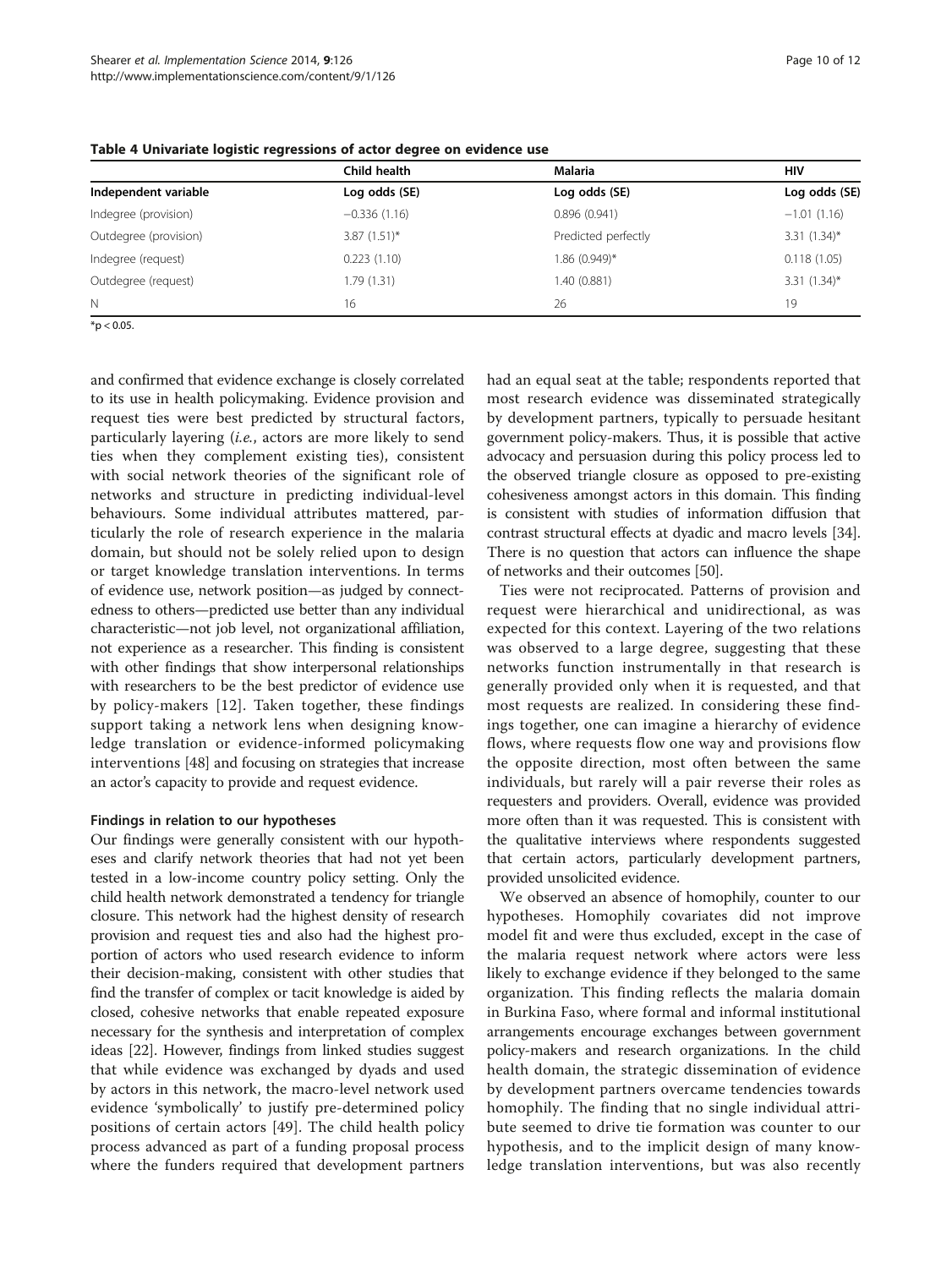<span id="page-10-0"></span>observed in a municipal public health department in Ontario [[20](#page-11-0)].

## Strengths and limitations

This study is the first to empirically measure and model research evidence exchange in policy networks and provides important insights for evidence use in low-income countries. The finding linking frequency of exchanges with likelihood of use is likely generalizable across policy issues and jurisdictions. However, understanding how evidence is being used (and therefore why it is being exchanged) will require knowledge of specific issues and context.

Linked studies exploring the contextual factors surrounding evidence use in these cases add clarity to the motivations for evidence exchange and use; for example that dense exchange networks for child health were associated with symbolic use, that there was little motivation for evidence use in the malaria case, and that evidence was used instrumentally to change policy in the HIV case. Future examples of policy networks will enable the refinement of theories related to networkbased markers of evidence use and exchange. Finally, this study is limited, as are most social network analyses, by challenges in collecting complete data on whole networks. Missing data may affect our results.

## Implications for policy and practice

In considering how to design network-based interventions for various settings, we suggest the aphorism: 'know your network.' Any knowledge translation intervention should begin with a baseline mapping of relevant policy network (s). While well-designed sociometric surveys remain the gold standard for network mapping, we acknowledge that sampling or ego-based approaches may still add-value above and beyond the status quo. Many local stakeholders have excellent intuition about their networks that can be harnessed to this end.

Deliberative dialogues could use this information to ensure that dialogue attendees are in strategic network positions—not just in strategic organizational positions. Dissemination of research evidence should include a message to share the evidence with a colleague or friend, and an encouragement to also request evidence from those same people. Ultimately, cultural shifts are needed to increase the perception that anyone can provide (or request) evidence; these shifts have occurred in other settings by building capacity and shifting incentives [\[17\]](#page-11-0).

## Conclusion

This study explores the exchange and use of research evidence among policy actors in Burkina Faso. It is among the first of its kind of describe structural and attribute-related factors associated with exchange relationships among policy actors. Study findings suggest

that while research exchange networks and their outcomes are highly issue-dependent, networks have a significant influence on knowledge exchange and use. Network variables—including the propensity to send complementary ties, to join sets of three actors, and overall connectedness —were more important than individual characteristics in predicting whether research evidence was provided or requested between actors, and were certainly more important in predicting an actors' use of evidence. These findings can be leveraged to design knowledge transfer interventions which focus on facilitating or reinforcing exchange relationships.

## Additional files

[Additional file 1:](http://www.implementationscience.com/content/supplementary/s13012-014-0126-8-s1.jpeg) Consort diagram detailing this process. [Additional file 2:](http://www.implementationscience.com/content/supplementary/s13012-014-0126-8-s2.tiff) Goodness-of-fit test results.

#### Competing interests

The authors declare that they have no competing interests.

#### Authors' contributions

JCS conceived, designed, carried out the study and drafted the manuscript; MD provided input on study design, data collection, and statistical analysis; JNL provided input on study design, data collection, and measurement. All authors read and approved the final manuscript.

#### Acknowledgements

We would like to thank Julia Abelson and Gill Walt for feedback on earlier drafts of this paper, as well as members of the University of Washington netmodeling seminar for their comments on the ERGM analysis. Funding for this work was provided to JCS through the Canadian Institutes of Health Research (CIHR) Canada Graduate Scholarship—Doctoral Award, and to JCS and JNL through Canada IDRC's Research Chair in Evidence Informed Policies and Health Systems.

#### Author details

<sup>1</sup>Department of Clinical Epidemiology and Biostatistics, Centre for Health Economics and Policy Analysis, McMaster University, Hamilton, ON, Canada. <sup>2</sup>Department of Political Science, McMaster University, Hamilton, ON, Canada

#### Received: 2 April 2014 Accepted: 4 September 2014 Published online: 30 October 2014

#### References

- 1. WHO: World report on knowledge for better health. 2004. Available: http:// www.who.int/rpc/wr2004 via the Internet.
- 2. WHO: The mexico statement on health research. Geneva: World Health Organization; 2004. Available: [http://www.who.int/rpc/summit/en/.](http://www.who.int/rpc/summit/en/)
- 3. Lavis JN, Lomas J, Hamid M, Sewankambo NK: Assessing country-level efforts to link research to action. Bull World Health Organ 2006, 84(8):620–628.
- 4. Frenk J: The global health system: Strengthening national health systems as the next step for global progress. PLoS Med 2010, 7(1):e1000089. 10.1371/journal.pmed.1000089.
- 5. Chalkidou K, Marten R, Cutler D, Culyer T, Smith R, Teerawattananon Y, Cluzeau F, Li R, Sullivan R, Huang Y, Fan V, Glassman A, Dezhi Y, Gyansa-Lutterodt M, McPherson S, Gadelha C, Sundararaman T, Squires N, Daulaire N, Sadanandan R, Shiro K, Lemgruber A: Health technology assessment in universal health coverage. Lancet 2013, 382(9910):e48–e49. doi:10.1016/S0140-6736(13)62559-3; doi:10.1016/S0140-6736(13)62559-3. 3/26/2014 6:40:10 PM.
- 6. Innvaer S, Vist G, Trommald M, Oxman A: Health policy-makers' perceptions of their use of evidence: A systematic review. J Health Serv Res Policy 2002, 7:239–244.
- 7. Moat KA, Lavis JN, Abelson J: How contexts and issues influence the use of policy-relevant research syntheses: A critical interpretive synthesis.